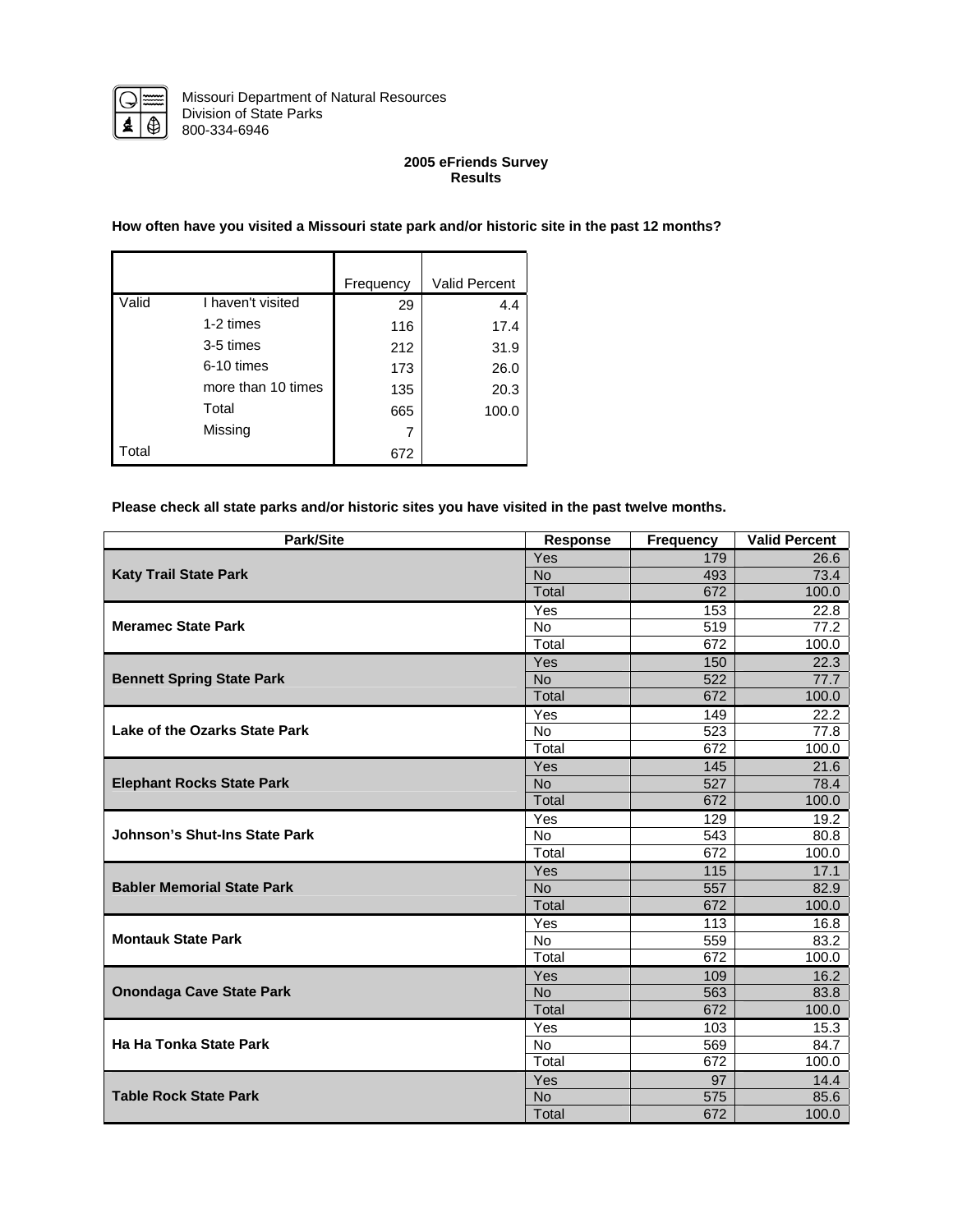| <b>Park/Site</b>                                     | <b>Response</b> | <b>Frequency</b> | <b>Valid Percent</b> |
|------------------------------------------------------|-----------------|------------------|----------------------|
|                                                      | Yes             | 86               | 12.8                 |
| <b>Roaring River State Park</b>                      | <b>No</b>       | 586              | 87.2                 |
|                                                      | Total           | 672              | 100.0                |
|                                                      | Yes             | 85               | 12.6                 |
| Sam A. Baker State Park                              | <b>No</b>       | 587              | 87.4                 |
|                                                      | Total           | 672              | 100.0                |
|                                                      | Yes             | 84               | 12.5                 |
| <b>Cuivre River State Park</b>                       | No              | 588              | 87.5                 |
|                                                      | Total           | 672              | 100.0                |
|                                                      | Yes             | 84               | 12.5                 |
| Watkins Woolen Mill State Historic Site & State Park | No.             | 588              | 87.5                 |
|                                                      | Total           | 672              | 100.0                |
|                                                      | Yes             | 80               | 11.9                 |
| <b>Arrow Rock State Historic Site</b>                | No              | 592              | 88.1                 |
|                                                      | Total           | 672              | 100.0                |
|                                                      | Yes             | 77               | 11.5                 |
| <b>Hawn State Park</b>                               | <b>No</b>       | 595              | 88.5                 |
|                                                      | Total           | 672              | 100.0                |
|                                                      | Yes             | 77               | 11.5                 |
| <b>St. Francois State Park</b>                       | No              | 595              | 88.5                 |
|                                                      | Total           | 672              | 100.0                |
|                                                      | Yes             | 71               | 10.6                 |
| Pomme de Terre State Park                            | <b>No</b>       | 601              | 89.4                 |
|                                                      | Total           | 672              | 100.0                |
|                                                      | Yes             | 71               | 10.6                 |
| <b>Mark Twain State Park</b>                         | <b>No</b>       | 601              | 89.4                 |
|                                                      | Total           | 672              | 100.0                |
|                                                      | Yes             | 67               | 10.0                 |
| <b>Route 66 State Park</b>                           | <b>No</b>       | 605              | 90.0                 |
|                                                      | Total           | 672              | 100.0                |
|                                                      | Yes             | 65               | 9.7                  |
| <b>Castlewood State Park</b>                         | No.             | 607              | 90.3                 |
|                                                      | Total           | 672              | 100.0                |
|                                                      | Yes             | 64               | 9.5                  |
| <b>Battle of Lexington State Historic Site</b>       | <b>No</b>       | 608              | 90.5                 |
|                                                      | Total           | 672              | 100.0                |
|                                                      | Yes             | 63               | 9.4                  |
| <b>Taum Sauk Mountain State Park</b>                 | No              | 609              | 90.6                 |
|                                                      | Total           | 672              | 100.0                |
|                                                      | Yes             | 61               | 9.1                  |
| <b>St. Joe State Park</b>                            | <b>No</b>       | 611              | 90.9                 |
|                                                      | Total           | 672              | 100.0                |
|                                                      | Yes             | 60               | 8.9                  |
| <b>Washington State Park</b>                         | No              | 612              | 91.1                 |
|                                                      | Total           | 672              | 100.0                |
|                                                      | Yes             | 58               | 8.6                  |
| <b>Trail of Tears State Park</b>                     | <b>No</b>       | 614              | 91.4                 |
|                                                      | Total           | 672              | 100.0                |
|                                                      | Yes             | 53               | 7.9                  |
| Lake Wappapello State Park                           | No              | 619              | 92.1                 |
|                                                      | Total           | 672              | 100.0                |
|                                                      | Yes             | 52               | 7.7                  |
| First Missouri State Capitol State Historic Site     | <b>No</b>       | 620              | 92.3                 |
|                                                      | Total           | 672              | 100.0                |
|                                                      | Yes             | 52               | 7.7                  |
| <b>Harry S Truman State Park</b>                     | No              | 620              | 92.3                 |
|                                                      | Total           | 672              | 100.0                |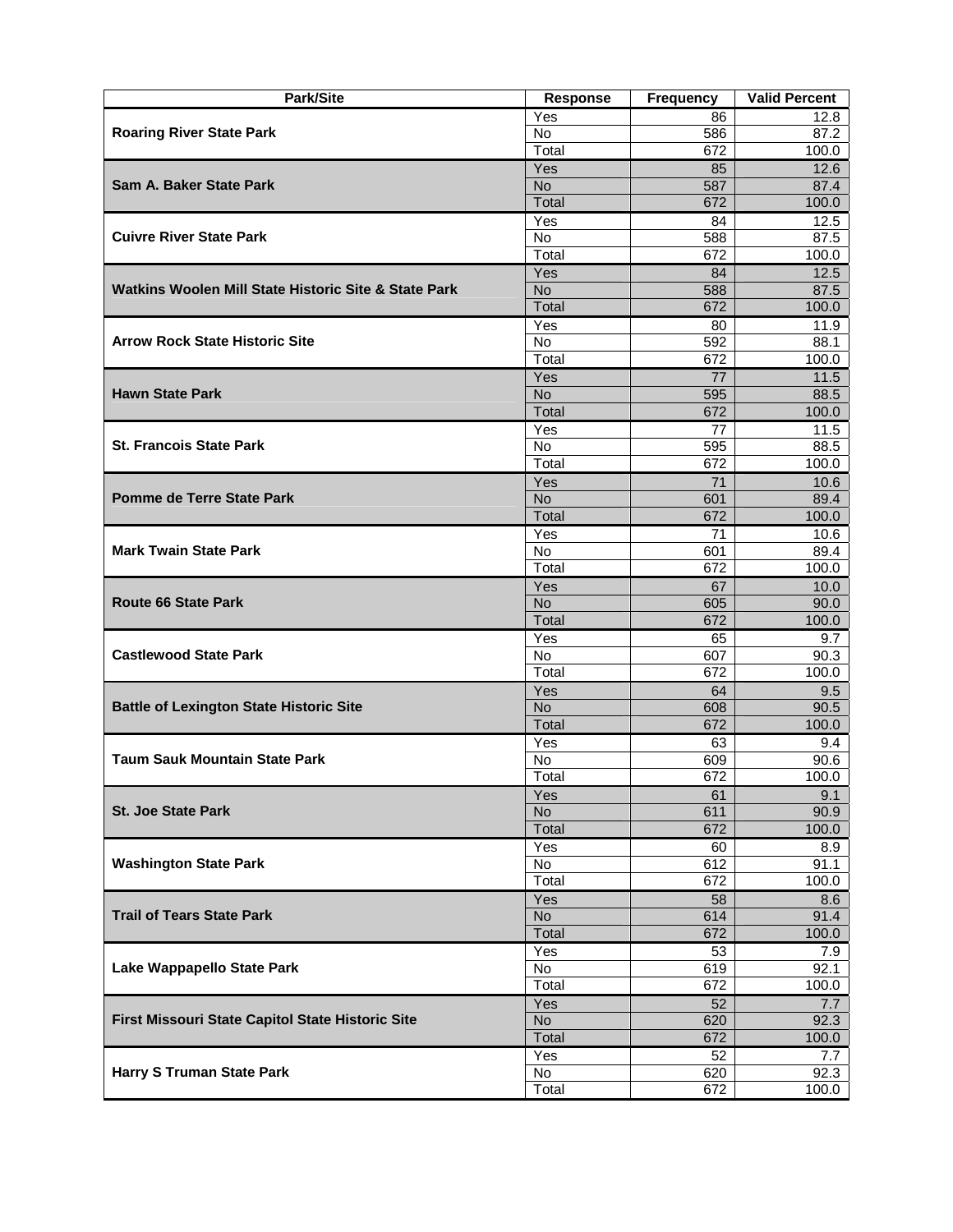| Park/Site                                                       | Response       | Frequency | Valid Percent |
|-----------------------------------------------------------------|----------------|-----------|---------------|
|                                                                 | Yes            | 50        | 7.4           |
| <b>Knob Noster State Park</b>                                   | <b>No</b>      | 622       | 92.6          |
|                                                                 | Total          | 672       | 100.0         |
|                                                                 | Yes            | 50        | 7.4           |
| <b>Lewis and Clark State Park</b>                               | <b>No</b>      | 622       | 92.6          |
|                                                                 | Total          | 672       | 100.0         |
|                                                                 | Yes            | 49        | 7.3           |
| <b>Finger Lakes State Park</b>                                  | <b>No</b>      | 623       | 92.7          |
|                                                                 | Total          | 672       | 100.0         |
|                                                                 | Yes            | 49        | 7.3           |
| <b>Rock Bridge Memorial State Park</b>                          | <b>No</b>      | 623       | 92.7          |
|                                                                 | Total          | 672       | 100.0         |
|                                                                 | Yes            | 49        | 7.3           |
| <b>Stockton State Park</b>                                      | No.            | 623       | 92.7          |
|                                                                 | Total          | 672       | 100.0         |
|                                                                 | Yes            | 49        | 7.3           |
| <b>Weston Bend State Park</b>                                   | No             | 623       | 92.7          |
|                                                                 | Total          | 672       | 100.0         |
|                                                                 | Yes            | 48        | 7.1           |
| <b>Fort Davidson State Historic Site</b>                        | N <sub>o</sub> | 624       | 92.9          |
|                                                                 | Total          | 672       | 100.0         |
|                                                                 | Yes            | 47        | 7.0           |
| <b>Crowder State Park</b>                                       | No             | 625       | 93.0          |
|                                                                 | Total          | 672       | 100.0         |
|                                                                 | Yes            | 47        | 7.0           |
| <b>Graham Cave State Park</b>                                   | <b>No</b>      | 625       | 93.0          |
|                                                                 | Total          | 672       | 100.0         |
|                                                                 | Yes            | 45        | 6.7           |
| <b>Mastodon State Historic Site</b>                             | No.            | 627       | 93.3          |
|                                                                 | Total          | 672       | 100.0         |
|                                                                 | Yes            | 44        | 6.5           |
| <b>Wallace State Park</b>                                       | <b>No</b>      | 628       | 93.5          |
|                                                                 | Total          | 672       | 100.0         |
|                                                                 | Yes            | 37        | 5.5           |
| <b>Bollinger Mill State Historic Site</b>                       | <b>No</b>      | 635       | 94.5          |
|                                                                 | Total          | 672       | 100.0         |
|                                                                 | Yes            | 35        | 5.2           |
| <b>Edward "Ted" &amp; Pat Jones/Confluence Point State Park</b> | <b>No</b>      | 637       | 94.8          |
|                                                                 | Total          | 672       | 100.0         |
|                                                                 | Yes            | 34        | 5.1           |
| <b>Robertsville State Park</b>                                  | No             | 638       | 94.9          |
|                                                                 | Total          | 672       | 100.0         |
|                                                                 | Yes            | 34        | 5.1           |
| <b>Thousand Hills State Park</b>                                | <b>No</b>      | 638       | 94.9          |
|                                                                 | Total          | 672       | 100.0         |
|                                                                 | Yes            | 33        | 4.9           |
| Harry S Truman Birthplace State Historic Site                   | No             | 639       | 95.1          |
|                                                                 | Total          | 672       | 100.0         |
|                                                                 | Yes            | 33        | 4.9           |
| <b>Mark Twain Birthplace State Historic Site</b>                | No             | 639       | 95.1          |
|                                                                 | Total          | 672       | 100.0         |
|                                                                 | Yes            | 30        | 4.5           |
| Sandy Creek Covered Bridge State Historic Site                  | No             | 642       | 95.5          |
|                                                                 | Total          | 672       | 100.0         |
|                                                                 | Yes            | 26        | 3.9           |
| <b>Pershing State Park</b>                                      | <b>No</b>      | 646       | 96.1          |
|                                                                 | Total          | 672       | 100.0         |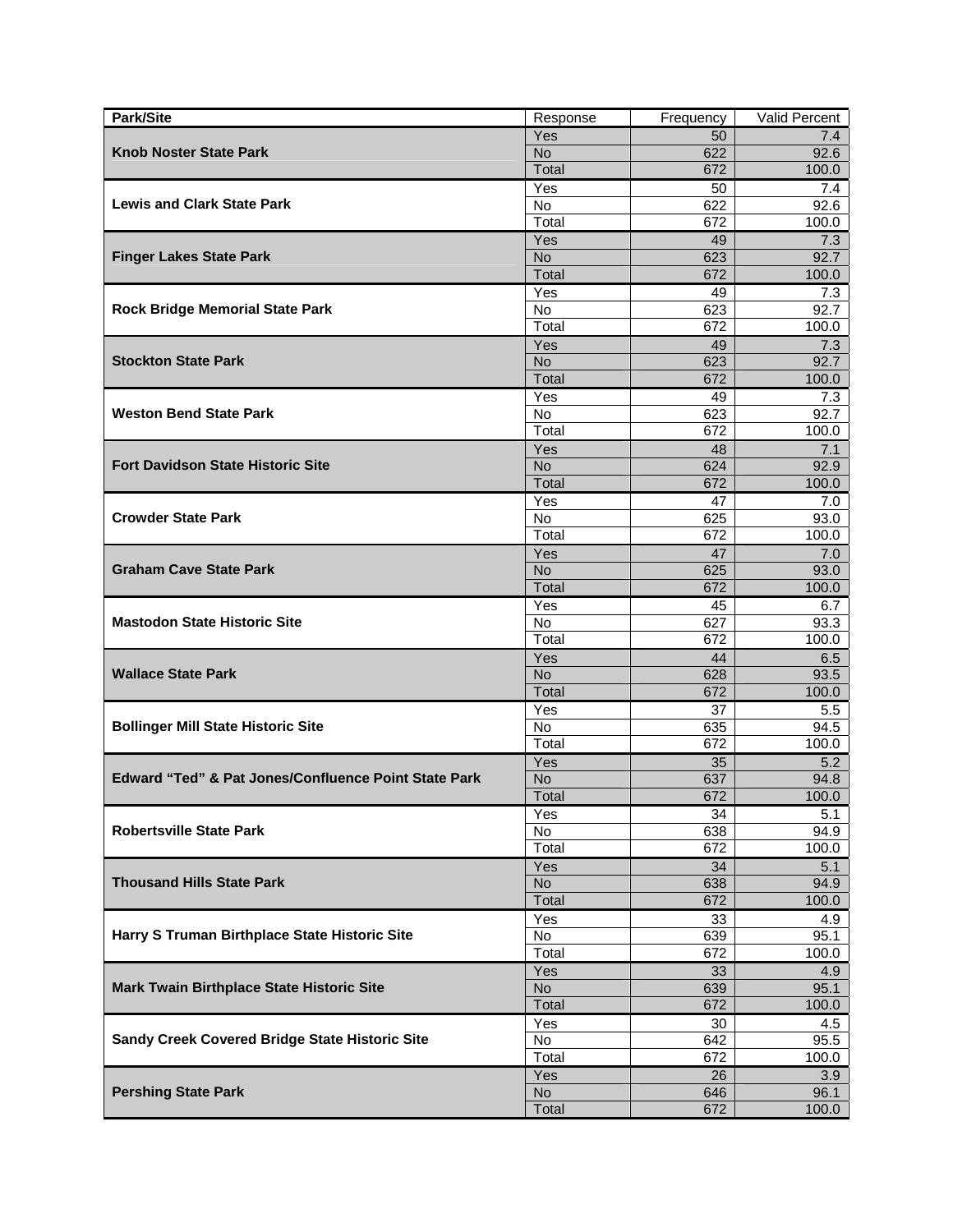| Park/Site                                         | Response         | Frequency | Valid Percent    |
|---------------------------------------------------|------------------|-----------|------------------|
|                                                   | Yes              | 26        | 3.9              |
| Van Meter State Park                              | No               | 646       | 96.1             |
|                                                   | Total            | 672       | 100.0            |
|                                                   | Yes              | 23        | 3.4              |
| Jefferson Landing State Historic Site             | <b>No</b>        | 649       | 96.6             |
|                                                   | Total            | 672       | 100.0            |
|                                                   | Yes              | 23        | 3.4              |
| <b>Missouri Mines State Historic Site</b>         | No               | 649       | 96.6             |
|                                                   | Total            | 672       | 100.0            |
|                                                   | Yes              | 23        | 3.4              |
| <b>Wakonda State Park</b>                         | <b>No</b>        | 649       | 96.6             |
|                                                   | Total            | 672       | 100.0            |
|                                                   | Yes              | 22        | 3.3              |
| <b>Big Oak Tree</b>                               | No               | 650       | 96.7             |
|                                                   | Total            | 672       | 100.0            |
|                                                   | Yes              | 18        | 2.7              |
| <b>Deutschheim State Historic Site</b>            | <b>No</b>        | 654       | 97.3             |
|                                                   | Total            | 672       | 100.0            |
|                                                   | Yes              | 17        | 2.5              |
| Pershing Boyhood Home State Historic Site         | No               | 655       | 97.5             |
|                                                   | Total            | 672       | 100.0            |
|                                                   | Yes              | 16        | 2.4              |
| <b>Big Lake State Park</b>                        | <b>No</b>        | 656       | 97.6             |
|                                                   | Total            | 672       | 100.0            |
|                                                   | Yes              | 16        | 2.4              |
| <b>Grand Gulf State Park</b>                      | No               | 656       | 97.6             |
|                                                   | Total            | 672       | 100.0            |
|                                                   | Yes              | 16        | 2.4              |
| <b>Long Branch State Park</b>                     | <b>No</b>        | 656       | 97.6             |
|                                                   | Total            | 672       | 100.0            |
|                                                   | Yes              | 15        | $2.2\phantom{0}$ |
| <b>Dillard Mill State Historic Site</b>           | No               | 657       | 97.8             |
|                                                   | Total            | 672       | 100.0            |
|                                                   | Yes              | 15        | 2.2              |
| Scott Joplin House State Historic Site            | N <sub>o</sub>   | 657       | 97.8             |
|                                                   | Total            | 672       | 100.0            |
|                                                   | Yes              | 14        | 2.1              |
| <b>Battle of Carthage State Historic Site</b>     | No               | 658       | 97.9             |
|                                                   | Total            | 672       | 100.0            |
|                                                   | Yes              | 14        | 2.1              |
| <b>Nathan Boone Homestead State Historic Site</b> | <b>No</b>        | 658       | 97.9             |
|                                                   | Total            | 672       | 100.0            |
|                                                   | Yes              | 14        | 2.1              |
| <b>Confederate Memorial State Historic Site</b>   | No               | 658       | 97.9             |
|                                                   | Total            | 672       | 100.0            |
|                                                   |                  |           |                  |
| <b>Prairie State Park</b>                         | Yes<br><b>No</b> | 13<br>659 | 1.9<br>98.1      |
|                                                   | Total            | 672       | 100.0            |
|                                                   | Yes              | 11        | 1.6              |
| <b>Big Sugar Creek State Park</b>                 | No               | 661       | 98.4             |
|                                                   | Total            | 672       | 100.0            |
|                                                   | Yes              | 11        |                  |
| <b>Osage Village State Historic Site</b>          | No               | 661       | 1.6<br>98.4      |
|                                                   | Total            | 672       | 100.0            |
|                                                   |                  |           |                  |
| <b>Union Covered Bridge State Historic Site</b>   | Yes<br>No        | 11<br>661 | 1.6<br>98.4      |
|                                                   | Total            | 672       | 100.0            |
|                                                   |                  |           |                  |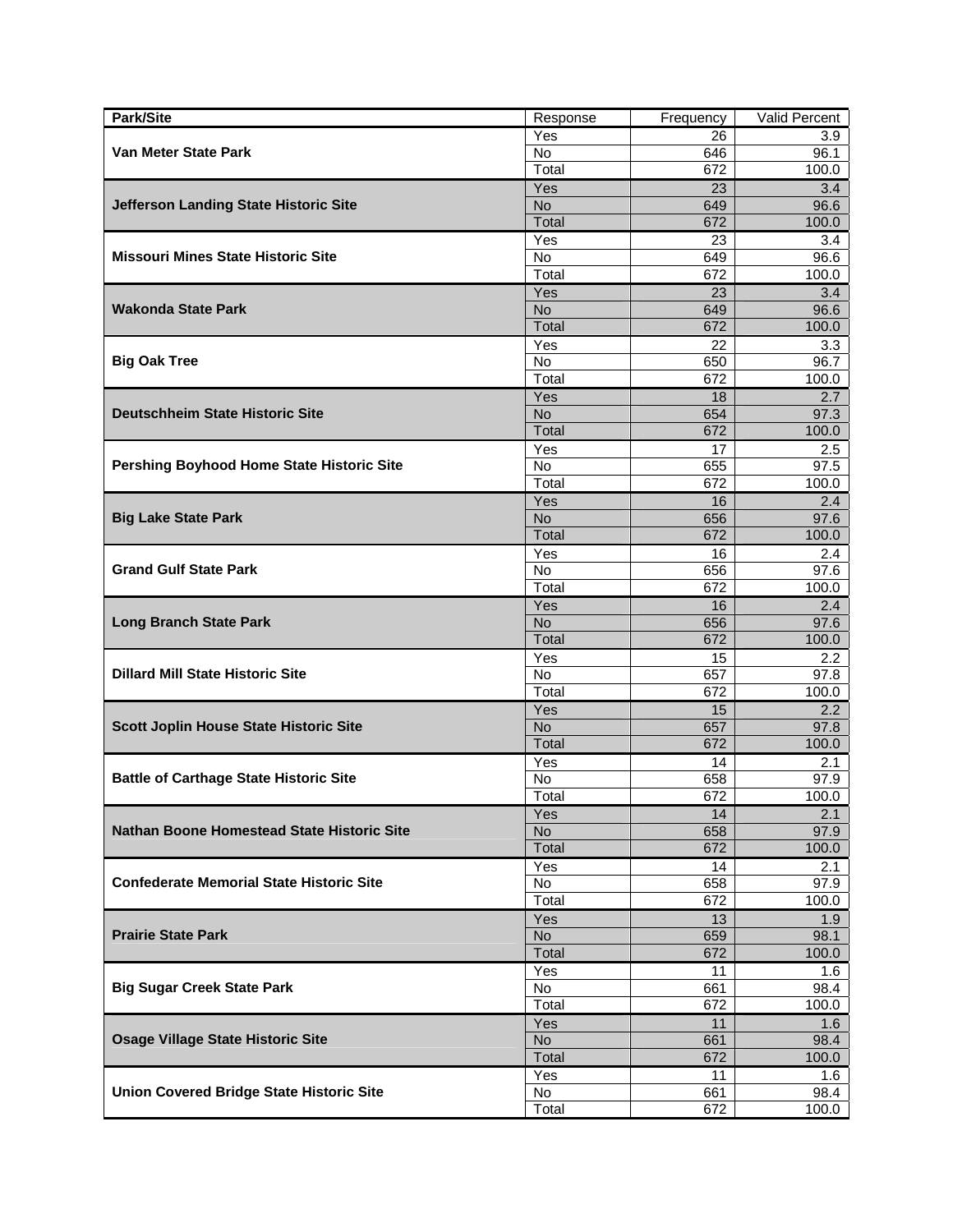| Park/Site                                              | Response  | Frequency      | Valid Percent |
|--------------------------------------------------------|-----------|----------------|---------------|
|                                                        | Yes       | 10             | 1.5           |
| <b>Sappington Cemetery State Historic Site</b>         | <b>No</b> | 662            | 98.5          |
|                                                        | Total     | 672            | 100.0         |
|                                                        | Yes       | 10             | 1.5           |
| <b>Felix Valle House State Historic Site</b>           | <b>No</b> | 662            | 98.5          |
|                                                        | Total     | 672            | 100.0         |
|                                                        | Yes       | 9              | 1.3           |
| <b>Battle of Athens State Historic Site</b>            | <b>No</b> | 663            | 98.7          |
|                                                        | Total     | 672            | 100.0         |
|                                                        | Yes       | 9              | 1.3           |
| Thomas Hart Benton Home & Studio State Historic Site   | No        | 663            | 98.7          |
|                                                        | Total     | 672            | 100.0         |
|                                                        | Yes       | 9              | 1.3           |
| <b>Boone's Lick State Historic Site</b>                | <b>No</b> | 663            | 98.7          |
|                                                        | Total     | 672            | 100.0         |
|                                                        | Yes       | 9              | 1.3           |
| <b>Clark's Hill/Norton State Historic Site</b>         | No        | 663            | 98.7          |
|                                                        | Total     | 672            | 100.0         |
|                                                        | Yes       | 9              | 1.3           |
| <b>Hunter-Dawson State Historic Site</b>               | <b>No</b> | 663            | 98.7          |
|                                                        | Total     | 672            | 100.0         |
|                                                        | Yes       | 9              | 1.3           |
| <b>Locust Creek Covered Bridge State Historic Site</b> | <b>No</b> | 663            | 98.7          |
|                                                        | Total     | 672            | 100.0         |
|                                                        | Yes       | $\overline{7}$ | 1.0           |
| <b>Bothwell Lodge State Historic Site</b>              | <b>No</b> | 665            | 99.0          |
|                                                        | Total     | 672            | 100.0         |
|                                                        | Yes       | $\overline{7}$ | 1.0           |
| <b>Jewell Cemetery State Historic Site</b>             | No        | 665            | 99.0          |
|                                                        | Total     | 672            | 100.0         |
|                                                        | Yes       | 6              | .9            |
| Governor Dunklin's Grave State Historic Site           | <b>No</b> | 666            | 99.1          |
|                                                        | Total     | 672            | 100.0         |
|                                                        | Yes       | 6              | .9            |
| <b>Towosagy State Historic Site</b>                    | No        | 666            | 99.1          |
|                                                        | Total     | 672            | 100.0         |
|                                                        | Yes       | $\overline{2}$ | $\cdot$ 3     |
| <b>Illiniwek Village State Historic Site</b>           | <b>No</b> | 670            | 99.7          |
|                                                        | Total     | 672            | 100.0         |
|                                                        | Yes       | 4              | .6            |
| <b>Morris State Park</b>                               | No        | 668            | 99.4          |
|                                                        | Total     | 672            | 100.0         |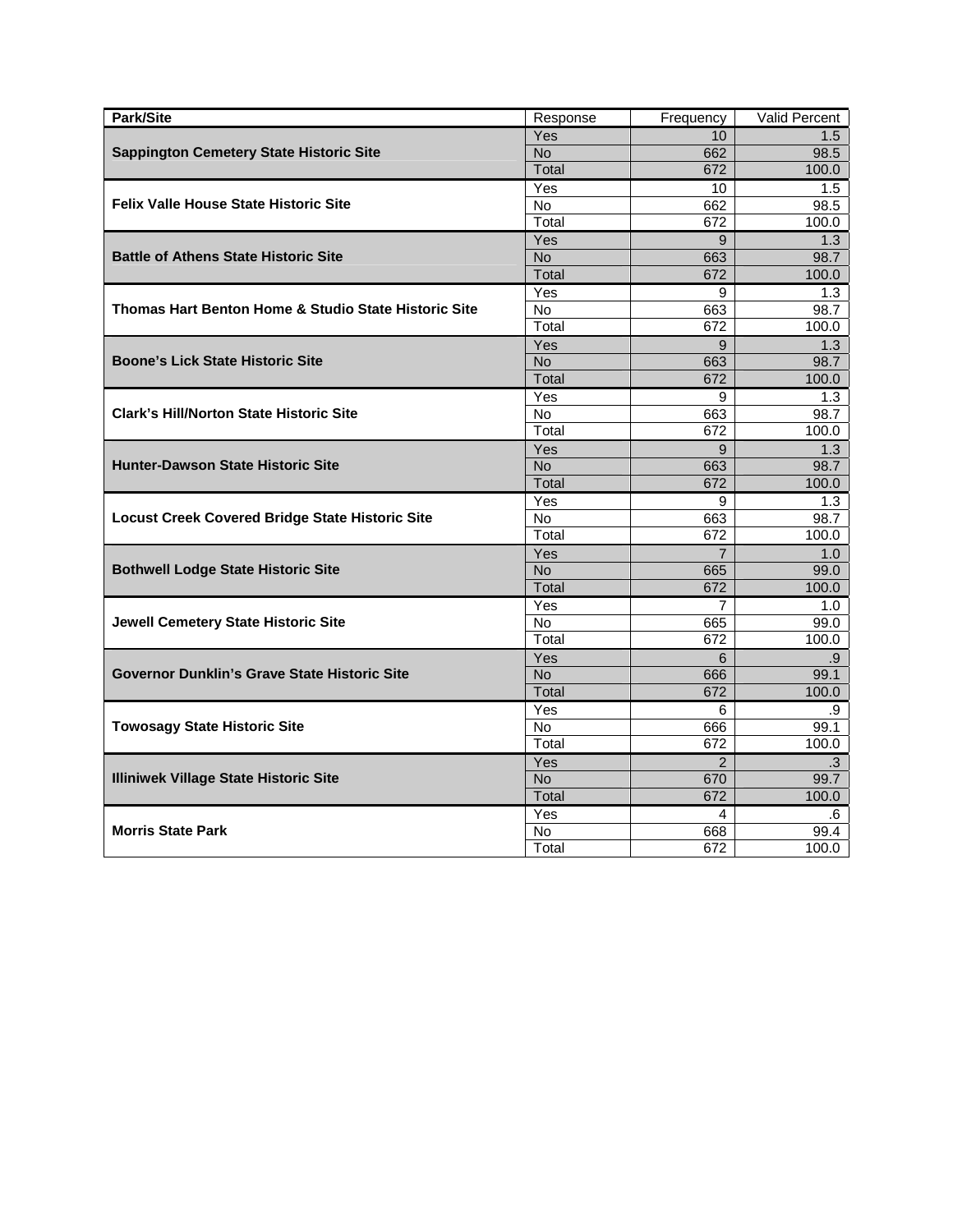# **When visiting a state park or historic site, do you typically stay overnight?**

 $\overline{\phantom{a}}$ 

|         |        | Frequency | Valid Percent |
|---------|--------|-----------|---------------|
| Valid   | No     | 208       | 32.4          |
|         | Yes    | 433       | 67.6          |
|         | Total  | 641       | 100.0         |
| Missing | System | 31        |               |
| Total   |        | 672       |               |

# **If yes, please indicate which overnight facility you stay in most often.**

|       |                                                  | Frequency | <b>Valid Percent</b> |
|-------|--------------------------------------------------|-----------|----------------------|
| Valid | Tent in park/site campground                     | 138       | 31.8                 |
|       | RV in park/site campground                       | 255       | 58.8                 |
|       | Cabin in park                                    | 17        | 3.9                  |
|       | Motel in park                                    | 9         | 2.1                  |
|       | Tent in primtive/wilderness camping area in park | 15        | 3.5                  |
|       | Total                                            | 434       | 100.0                |
|       | Missing                                          | 238       |                      |
| Total |                                                  | 672       |                      |

### **Which of the following activities do you most frequently participate in when visiting a state park or historic site?**

| <b>Activity</b>                                       | <b>Response</b> | <b>Frequency</b> | <b>Valid Percent</b> |
|-------------------------------------------------------|-----------------|------------------|----------------------|
|                                                       | Yes             | 467              | 69.5                 |
| <b>Using hiking trails</b>                            | <b>No</b>       | 205              | 30.5                 |
|                                                       | Total           | 672              | 100.0                |
|                                                       | Yes             | 436              | 64.9                 |
| <b>Visiting nature centers</b>                        | <b>No</b>       | 236              | 35.1                 |
|                                                       | Total           | 672              | 100.0                |
|                                                       | Yes             | 393              | 58.5                 |
| <b>Picnicking</b>                                     | <b>No</b>       | 279              | 41.5                 |
|                                                       | Total           | 672              | 100.0                |
|                                                       | Yes             | 382              | 56.8                 |
| <b>Fishing</b>                                        | <b>No</b>       | 290              | 43.2                 |
|                                                       | Total           | 672              | 100.0                |
|                                                       | Yes             | 356              | 53.0                 |
| Visiting museums and viewing the exhibits             | <b>No</b>       | 316              | 47.0                 |
|                                                       | Total           | 672              | 100.0                |
|                                                       | Yes             | 342              | 50.9                 |
| <b>Swimming</b>                                       | <b>No</b>       | 330              | 49.1                 |
|                                                       | Total           | 672              | 100.0                |
|                                                       | Yes             | 317              | 47.2                 |
| Touring homes or other historic buildings             | <b>No</b>       | 355              | 52.8                 |
|                                                       | Total           | 672              | 100.0                |
|                                                       | Yes             | 280              | 41.7                 |
| Shopping in a state park or historic site store       | <b>No</b>       | 392              | 58.3                 |
|                                                       | Total           | 672              | 100.0                |
|                                                       | Yes             | 250              | 37.2                 |
| Birdwatching, wildlife watching and/or nature viewing | <b>No</b>       | 422              | 62.8                 |
|                                                       | Total           | 672              | 100.0                |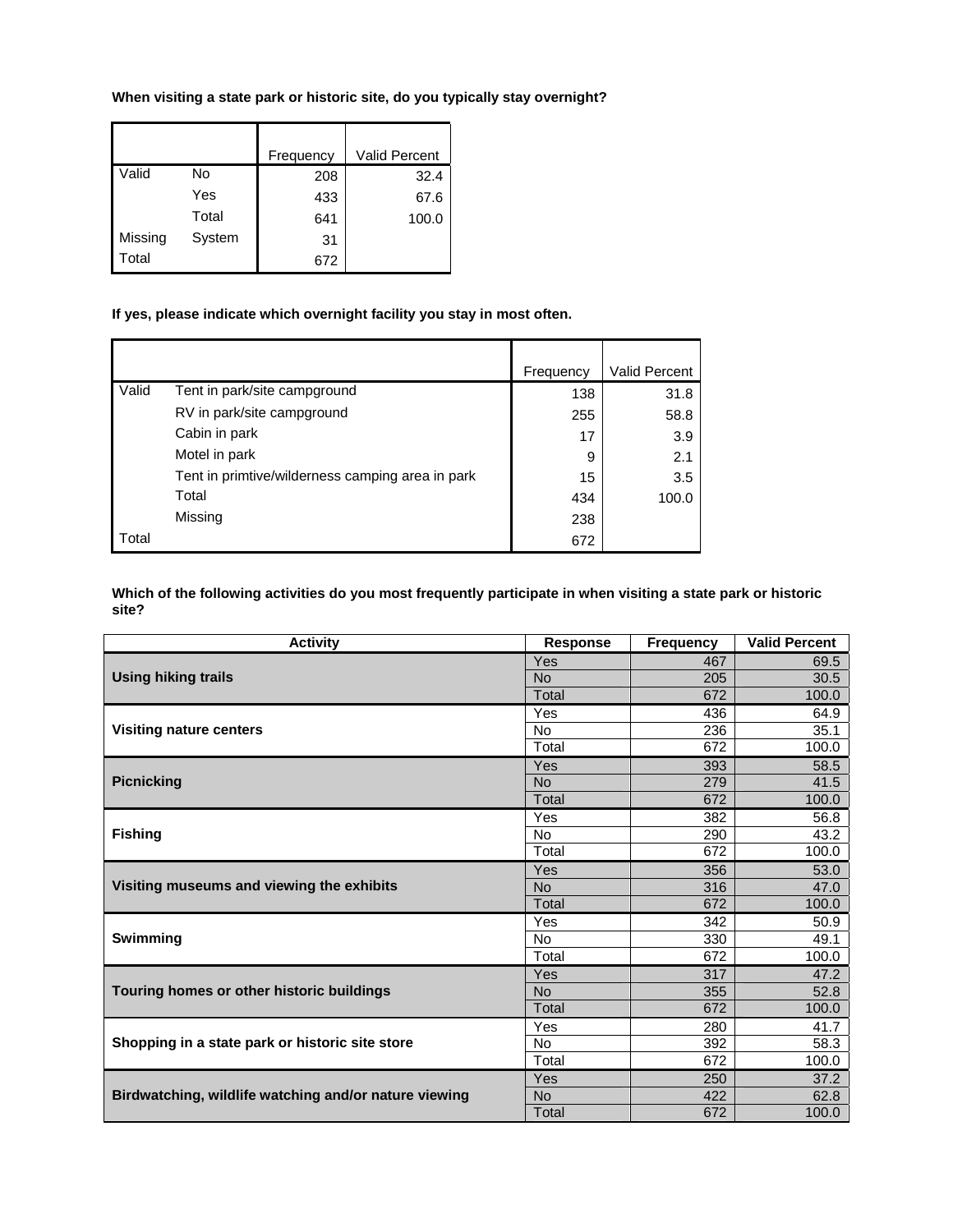| <b>Activity</b>                                                 | <b>Response</b> | <b>Frequency</b> | <b>Valid Percent</b> |
|-----------------------------------------------------------------|-----------------|------------------|----------------------|
|                                                                 | Yes             | 239              | 35.6                 |
| Dining in a state park or historic site restaurant/dining lodge | No              | 433              | 64.4                 |
|                                                                 | Total           | 672              | 100.0                |
|                                                                 | Yes             | 237              | 35.3                 |
| Canoeing/rafting/kayaking                                       | <b>No</b>       | 435              | 64.7                 |
|                                                                 | Total           | 672              | 100.0                |
|                                                                 | Yes             | 215              | 32.0                 |
| <b>Attending cave tours</b>                                     | No              | 457              | 68.0                 |
|                                                                 | Total           | 672              | 100.0                |
|                                                                 | Yes             | 210              | 31.3                 |
| Attending nature programs &/or nature hikes                     | <b>No</b>       | 462              | 68.8                 |
|                                                                 | Total           | 672              | 100.0                |
|                                                                 | Yes             | 210              | 31.3                 |
| Learning about past cultures                                    | No              | 462              | 68.8                 |
|                                                                 | Total           | 672              | 100.0                |
|                                                                 | Yes             | 184              | 27.4                 |
| Visiting Civil War areas & battlefields                         | <b>No</b>       | 488              | 72.6                 |
|                                                                 | Total           | 672              | 100.0                |
|                                                                 | Yes             | 181              | 26.9                 |
| Nature/wildlife photography                                     | No              | 491              | 73.1                 |
|                                                                 | Total           | 672              | 100.0                |
|                                                                 | Yes             | 137              | 20.4                 |
| <b>Boating</b>                                                  | <b>No</b>       | 535              | 79.6                 |
|                                                                 | Total           | 672              | 100.0                |
| Re-tracing significant historical events, such as the Lewis &   | Yes             | 127              | 18.9                 |
| <b>Clark Expedition</b>                                         | No              | 545              | 81.1                 |
|                                                                 | Total           | 672              | 100.0                |
|                                                                 | Yes             | 82               | 12.2                 |
| <b>Using backpacking trails</b>                                 | <b>No</b>       | 590              | 87.8                 |
|                                                                 | Total           | 672              | 100.0                |
|                                                                 | Yes             | 82               | 12.2                 |
| <b>Using mountain biking trails</b>                             | <b>No</b>       | 590              | 87.8                 |
|                                                                 | Total           | $\overline{672}$ | 100.0                |
|                                                                 | Yes             | 38               | 5.7                  |
| <b>Riding ATV/ORV trails</b>                                    | <b>No</b>       | 634              | 94.3                 |
|                                                                 | Total           | 672              | 100.0                |
|                                                                 | Yes             | 25               | 3.7                  |
| <b>Riding equestrian trails</b>                                 | No              | 647              | 96.3                 |
|                                                                 | Total           | 672              | 100.0                |

**Would you be willing to have your name & address added to a mailing list?** 

|         |        | Frequency | <b>Valid Percent</b> |
|---------|--------|-----------|----------------------|
| Valid   | No     | 101       | 15.1                 |
|         | Yes    | 570       | 84.9                 |
|         | Total  | 671       | 100.0                |
| Missing | System | 1         |                      |
| Total   |        | 672       |                      |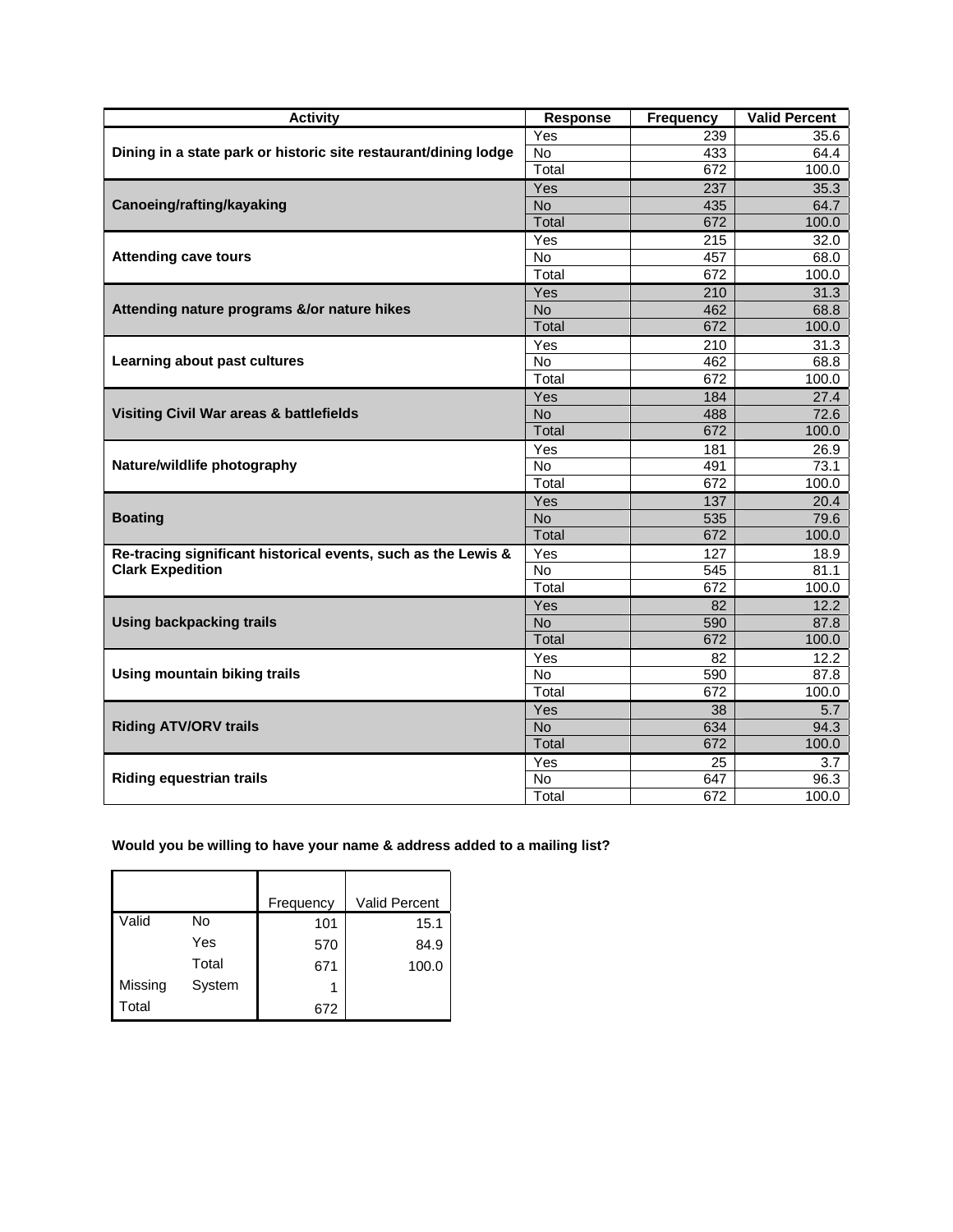# **Does the respondent live in-state or out-of-state?**

|       |              | Frequency | <b>Valid Percent</b> |
|-------|--------------|-----------|----------------------|
| Valid | In-state     | 571       | 85.0                 |
|       | Out-of-state | 101       | 15.0                 |
|       | Total        | 672       | 100.0                |

#### **In-state or out-of-state?**

|       |           | Frequency      | Valid Percent |
|-------|-----------|----------------|---------------|
| Valid | AL        | $\overline{1}$ | $\cdot$ 1     |
|       | AR        | 9              | 1.3           |
|       | AZ        | 1              | $\cdot$ 1     |
|       | CA        | 1              | $\cdot$ 1     |
|       | FL.       | 1              | $\cdot$ 1     |
|       | IA        | 6              | .9            |
|       | IL        | 33             | 4.9           |
|       | IN        | $\overline{c}$ | $\cdot$       |
|       | KS        | 17             | 2.5           |
|       | KY        | 1              | $\cdot$ 1     |
|       | LA        | 1              | $\cdot$ 1     |
|       | <b>MD</b> | 1              | $\cdot$ 1     |
|       | MI        | $\overline{c}$ | $\cdot$       |
|       | <b>MN</b> | $\overline{c}$ | $\cdot$       |
|       | <b>MO</b> | 571            | 85.0          |
|       | <b>MS</b> | 1              | $\cdot$ 1     |
|       | <b>NE</b> | 3              | $\mathcal{A}$ |
|       | <b>NJ</b> | $\mathbf{1}$   | $\cdot$ 1     |
|       | <b>NM</b> | 1              | $\cdot$ 1     |
|       | OH        | $\overline{c}$ | $\cdot$       |
|       | OK        | $\overline{1}$ | $\cdot$ 1     |
|       | SC        | 1              | $\cdot$ 1     |
|       | <b>TN</b> | 1              | $\cdot$ 1     |
|       | <b>TX</b> | 9              | 1.3           |
|       | VA        | 1              | $\cdot$ 1     |
|       | <b>WA</b> | 1              | $\cdot$ 1     |
|       | WI        | 1              | $\cdot$ 1     |
|       | Total     | 672            | 100.0         |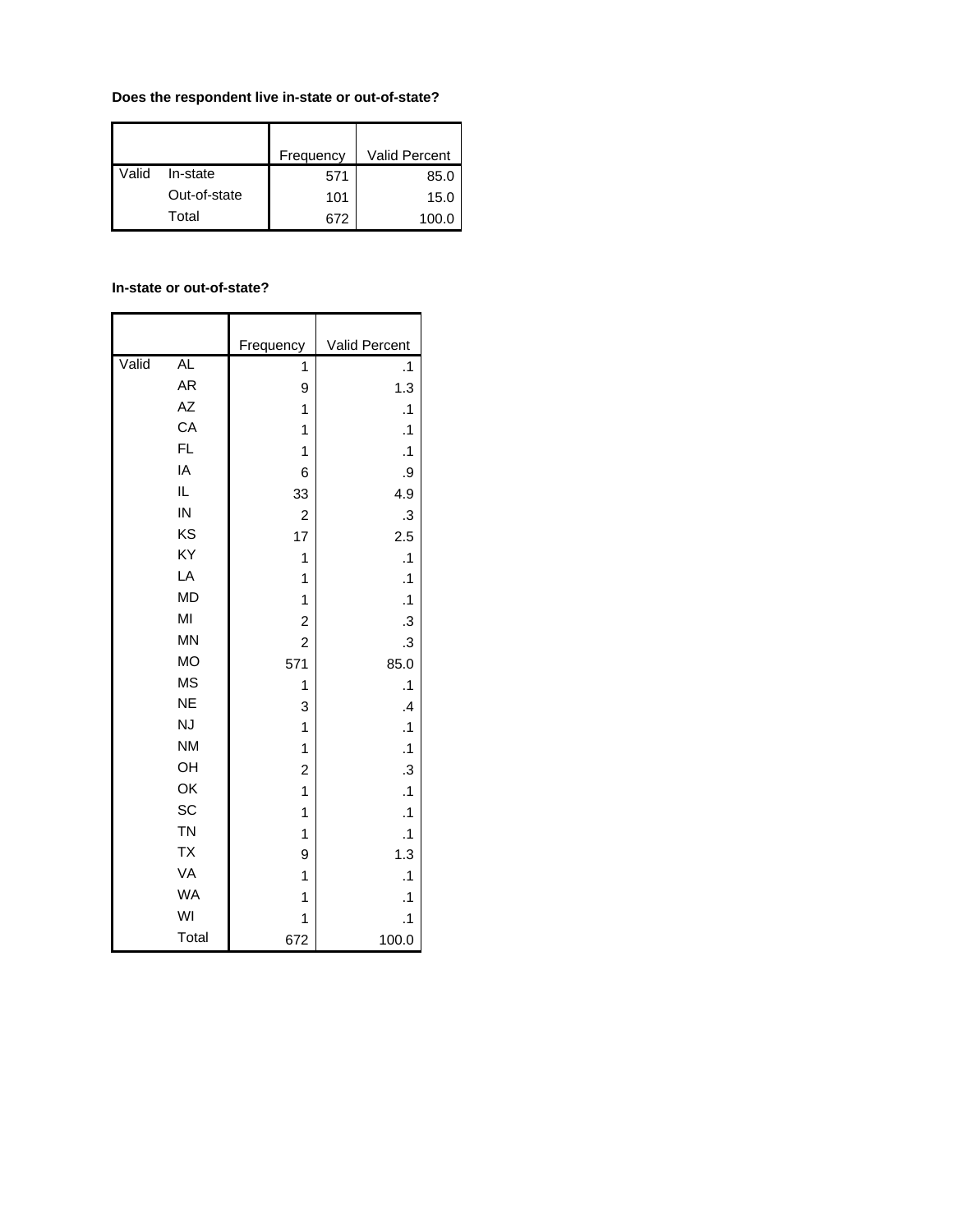#### **Rural or urban areas?**

|       |                                   | Frequency | <b>Valid Percent</b> |
|-------|-----------------------------------|-----------|----------------------|
| Valid | St. Louis metropolitan area       | 239       | 40.0                 |
|       | Kansas City metropolitan area     | 112       | 18.7                 |
|       | Springfield & surrounding area    | 30        | 5.0                  |
|       | Joplin & surrounding area         | 10        | 1.7                  |
|       | Columbia & surrounding area       | 25        | 4.2                  |
|       | Jefferson City & surrounding area | 30        | 5.0                  |
|       | St. Joseph & surrounding area     | 10        | 1.7                  |
|       | Rural areas in Missouri           | 142       | 23.7                 |
|       | Total                             | 598       | 100.0                |
|       | Missing                           | 74        |                      |
| Total |                                   | 672       |                      |

# **Parks visited by St. Louis metropolitan area\* residents (n=239):**

| Park                              | Frequency | Valid Percent |
|-----------------------------------|-----------|---------------|
| Meramec State Park                | 100       | 41.8          |
| <b>Babler Memorial State Park</b> | 97        | 40.6          |
| Katy Trail State Park             | 78        | 32.6          |
| <b>Cuivre River State Park</b>    | 70        | 29.3          |
| Onondaga Cave State Park          | 69        | 28.9          |
| <b>Elephant Rocks State Park</b>  | 63        | 26.4          |
| St. Francois State Park           | 61        | 25.5          |
| Castlewood State Park             | 57        | 23.8          |
| Johnson's Shut-Ins                | 57        | 23.8          |
| Hawn State Park                   | 55        | 23.0          |
| Route 66 State Park               | 52        | 21.8          |

\* Based on Census 2000 definition of St. Louis Core Based Statistical Area (CBSA). Includes St. Louis City and St. Louis, St. Charles, Jefferson, Franklin, Washington, Warren and Lincoln counties. Also includes counties in Illinois: Madison, Macoupin, Calhoun, Jersey, St. Clair, Clinton, Monroe, and Bond.

#### **Parks/sites visited by Kansas City metropolitan area\* residents (n=112):**

| Park                                           | Frequency | Valid Percent |
|------------------------------------------------|-----------|---------------|
| Watkins Woolen Mill State Historic Site & Park | 54        | 48.2          |
| Weston Bend State Park                         | 34        | 30.4          |
| Lake of the Ozarks State Park                  | 33        | 29.5          |
| Knob Noster State Park                         | 29        | 25.9          |
| <b>Bennett Spring State Park</b>               | 28        | 25.0          |
| Katy Trail State Park                          | 28        | 25.0          |
| <b>Wallace State Park</b>                      | 28        | 25.0          |
| Battle of Lexington State Historic Site        | 26        | 23.2          |

\* Based on Census 2000 definition of Kansas City Core Based Statistical Area (CBSA). Includes Lafayette, Cass, Jackson, Ray, Platte, Clay, Clinton and Bates counties. Also includes counties in Kansas: Franklin, Leavenworth, Linn, Wyandotte, Johnson, Linn, Miami and Franklin counties.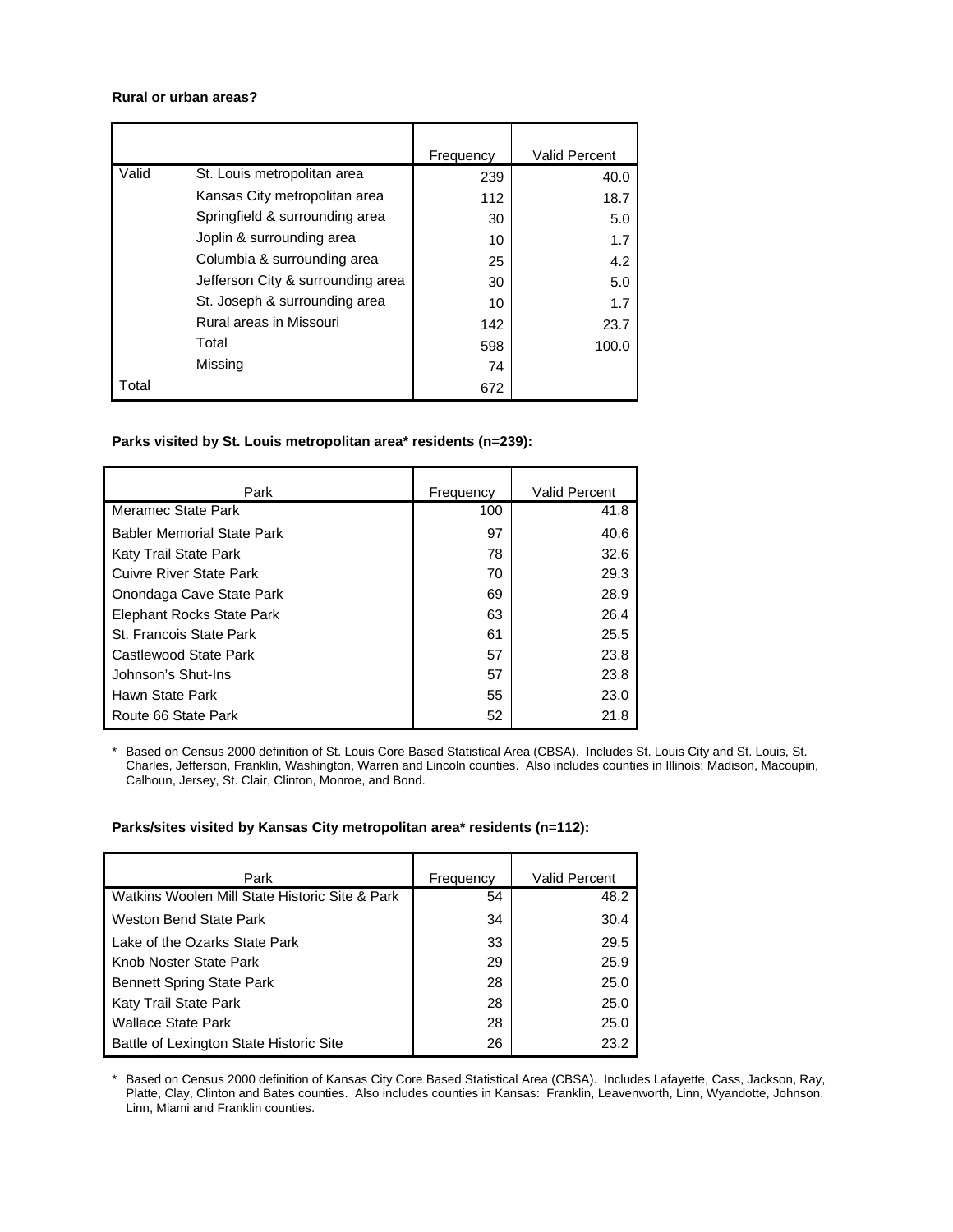# **Parks visited by Springfield area\* residents (n= 30):**

| Park                             | Frequency       | <b>Valid Percent</b> |
|----------------------------------|-----------------|----------------------|
| <b>Table Rock State Park</b>     | 16              | 53.3                 |
| Roaring River State Park         | 14              | 46.7                 |
| Pomme de Terre State Park        | 13              | 43.3                 |
| <b>Stockton State Park</b>       | 12 <sup>2</sup> | 40.0                 |
| <b>Bennett Spring State Park</b> | 11              | 36.7                 |
| <b>Elephant Rocks State Park</b> | 8               | 26.7                 |
| Ha Ha Tonka State Park           | 7               | 23.3                 |
| Johnson's Shut-Ins State Park    | 7               | 23.3                 |

\* Based on Census 2000 definition of Springfield Core Based Statistical Area (CBSA). Includes Greene, Christian, Dallas, Polk and Webster counties.

### **Parks/sites visited by Joplin area\* residents (n=10):**

| Park                                      | Frequency | <b>Valid Percent</b> |
|-------------------------------------------|-----------|----------------------|
| Roaring River State Park                  | 5         | 50.0                 |
| Battle of Carthage State Historic Site    | 3         | 30.0                 |
| <b>Montauk State Park</b>                 | 3         | 30.0                 |
| Mark Twain State Park                     | 3         | 30.0                 |
| Katy Trail State Park                     | 2         | 20.0                 |
| Mark Twain Birthplace State Historic Site | 2         | 20.0                 |

\* Based on Census 2000 definition of Joplin Core Based Statistical Area (CBSA). Includes Jasper and Newton counties.

#### **Parks/sites visited by Columbia area\* residents (n=25):**

| Park                             | Frequency | <b>Valid Percent</b> |
|----------------------------------|-----------|----------------------|
| Rock Bridge Memorial State Park  | 16        | 64.0                 |
| Finger Lakes State Park          | 14        | 56.0                 |
| Arrow Rock State Historic Site   | 10        | 40.0                 |
| Katy Trail State Park            | 9         | 36.0                 |
| Lake of the Ozarks State Park    | 9         | 36.0                 |
| Johnson's Shut-Ins State Park    | 7         | 28.0                 |
| <b>Bennett Spring State Park</b> | 6         | 24.0                 |
| <b>Elephant Rocks State Park</b> | 5         | 20.0                 |
| Ha Ha Tonka State Park           | 5         | 20.0                 |
| <b>Mark Twain State Park</b>     | 5         | 20.0                 |

\* Based on Census 2000 definition of Columbia Core Based Statistical Area (CBSA). Includes Boone and Howard counties.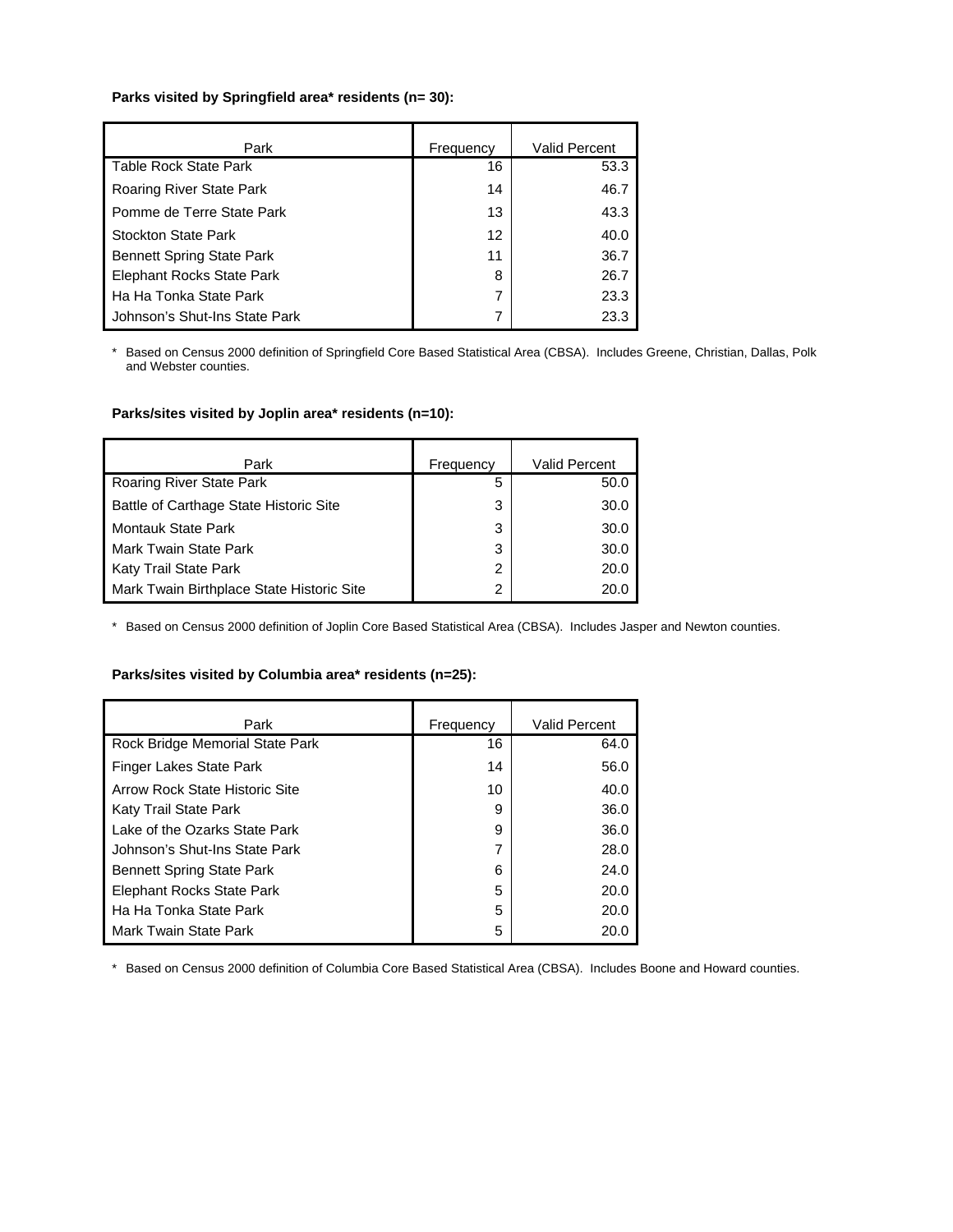### **Parks/sites visited by Jefferson City area\* residents (n=30):**

| Park                                  | Frequency | <b>Valid Percent</b> |
|---------------------------------------|-----------|----------------------|
| Katy Trail State Park                 | 15        | 50.0                 |
| Lake of the Ozarks State Park         | 14        | 46.7                 |
| <b>Bennett Spring State Park</b>      | 10        | 33.3                 |
| Ha Ha Tonka State Park                | 9         | 30.0                 |
| Montauk State Park                    | 9         | 30.0                 |
| Jefferson Landing State Historic Site | 8         | 26.7                 |
| Rock Bridge Memorial State Park       | 8         | 26.7                 |
| Elephant Rocks State Park             | 7         | 23.3                 |
| <b>Arrow Rock State Historic Site</b> | 7         | 23.3                 |

\* Based on Census 2000 definition of Jefferson City Core Based Statistical Area (CBSA). Includes Cole, Callaway, Moniteau and Osage counties.

# **Parks/sites visited by St. Joseph area\* residents (n=10):**

| Park                                           | Frequency | <b>Valid Percent</b> |
|------------------------------------------------|-----------|----------------------|
| Lewis and Clark State Park                     |           | 70.0                 |
| Watkins Woolen Mill State Historic Site & Park | 6         | 60.0                 |
| Battle of Lexington State Historic Site        | 5         | 50.0                 |
| <b>Bennett Spring State Park</b>               | 5         | 50.0                 |
| <b>Wallace State Park</b>                      | 5         | 50.0                 |
| Weston Bend State Park                         | 5         | 50.0                 |
| Crowder State Park                             | 3         | 30.0                 |
| Knob Noster State Park                         | 2         | 20.0                 |
| Pershing Boyhood Home State Historic Site      | 2         | 20.0                 |
| Pershing State Park                            | 2         | 20.0                 |
| Thousand Hills State Park                      | 2         | 20.0                 |

\* Based on Census 2000 definition of St. Joseph Core Based Statistical Area (CBSA). Includes Andrew, Buchanan and DeKalb counties.

#### **Katy Trail State Park visitors, by state.**

|                 | Frequency | Percent |
|-----------------|-----------|---------|
| California      |           | .6      |
| <b>Illinois</b> | 6         | 3.4     |
| Kansas          | 3         | 1.7     |
| Michigan        | 4         | .6      |
| Missouri        | 167       | 93.3    |
| Texas           |           | .6      |
| Total           | 179       | 100.0   |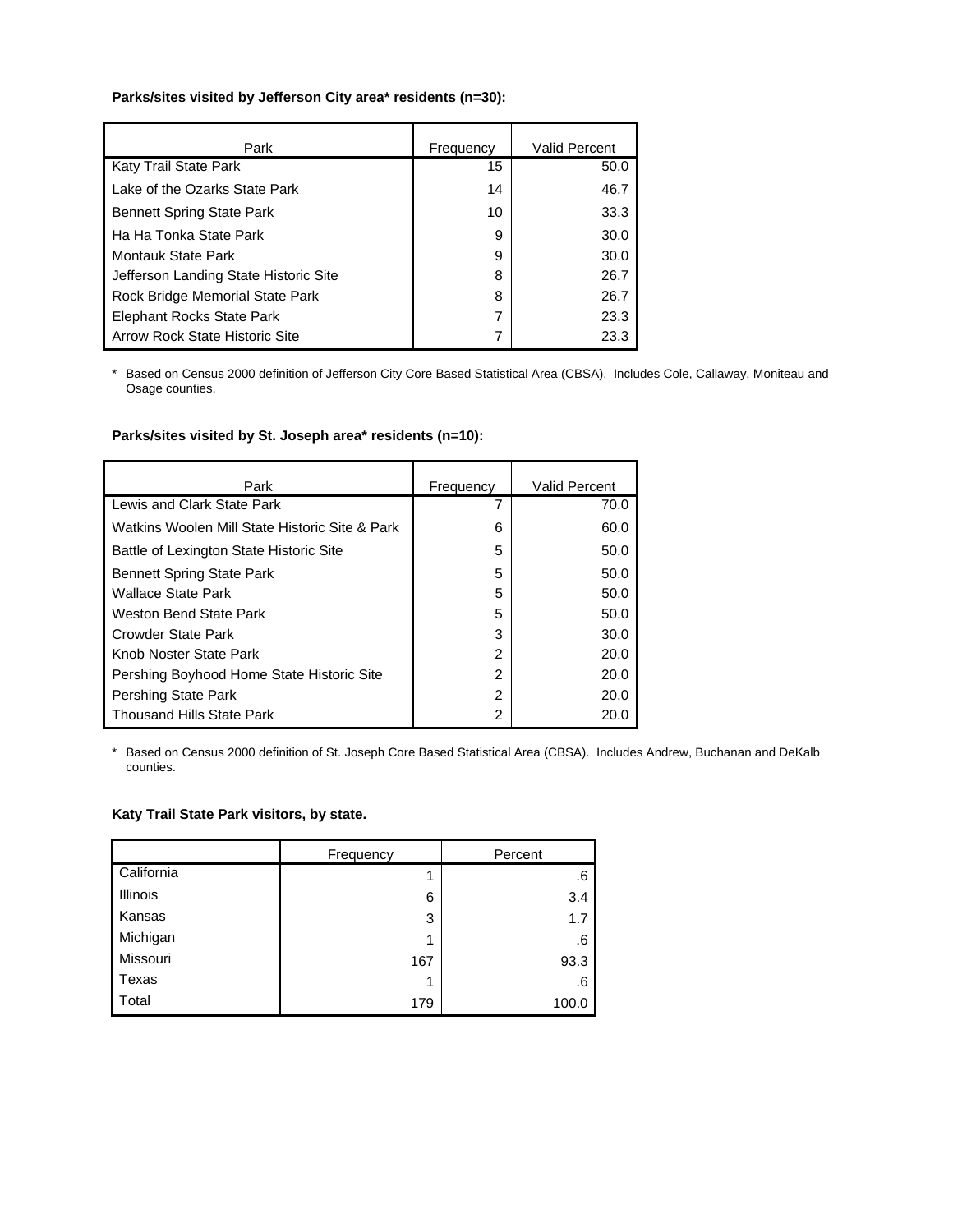# **Meramec State Park visitors, by state.**

|           | Frequency | Percent |
|-----------|-----------|---------|
| lowa      |           | .7      |
| Illinois  | 6         | 3.9     |
| Kansas    |           | .7      |
| Michigan  |           | .7      |
| Minnesota |           | .7      |
| Missouri  | 143       | 93.5    |
| Total     | 153       | 100.0   |

# **Bennett Spring State Park visitors, by state.**

|            | Frequency      | Percent |
|------------|----------------|---------|
| lowa       |                | .7      |
| Illinois   | 6              | 4.0     |
| Indiana    | $\overline{2}$ | 1.3     |
| Kansas     | 7              | 4.7     |
| Missouri   | 133            | 88.7    |
| New Jersey |                | .7      |
| Total      | 150            | 100.0   |

# **Lake of the Ozarks State Park visitors, by state.**

|                 | Frequency | Percent |
|-----------------|-----------|---------|
| Arkansas        | 4         | .7      |
| Arizona         |           | .7      |
| <b>Illinois</b> | 6         | 4.0     |
| Indiana         | 1         | .7      |
| Kansas          | 5         | 3.4     |
| Missouri        | 131       | 87.9    |
| New Jersey      |           | .7      |
| Ohio            |           | .7      |
| Texas           |           | .7      |
| Virginia        |           | .7      |
| Total           | 149       | 100.0   |